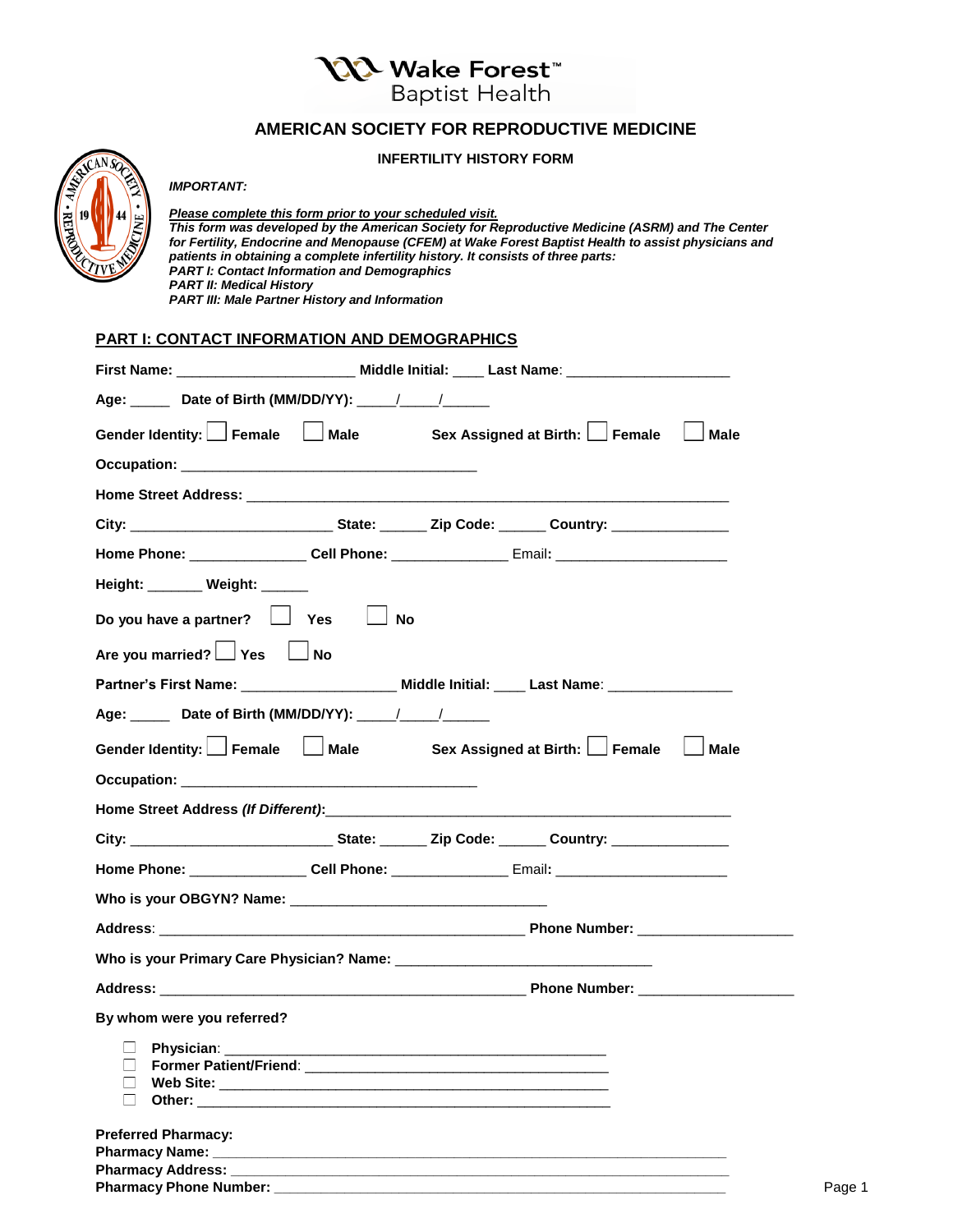|                                                                                                                                                                                                                                                                                                                                                                                                                                                                                                                                                                                                                                                                                                                                                                                                                                                                                                                                                                                                                                                  |                                                                                                                                                                                                                                                                                                                                                                                                                                                                                                                           | PART II: FEMALE MEDICAL HISTORY AND INFORMATION: |                                                                                                                                                                                                                    |                                                                                                                                                                                                                                                                                                                                                                                                                                                 |                                                                      |  |  |  |
|--------------------------------------------------------------------------------------------------------------------------------------------------------------------------------------------------------------------------------------------------------------------------------------------------------------------------------------------------------------------------------------------------------------------------------------------------------------------------------------------------------------------------------------------------------------------------------------------------------------------------------------------------------------------------------------------------------------------------------------------------------------------------------------------------------------------------------------------------------------------------------------------------------------------------------------------------------------------------------------------------------------------------------------------------|---------------------------------------------------------------------------------------------------------------------------------------------------------------------------------------------------------------------------------------------------------------------------------------------------------------------------------------------------------------------------------------------------------------------------------------------------------------------------------------------------------------------------|--------------------------------------------------|--------------------------------------------------------------------------------------------------------------------------------------------------------------------------------------------------------------------|-------------------------------------------------------------------------------------------------------------------------------------------------------------------------------------------------------------------------------------------------------------------------------------------------------------------------------------------------------------------------------------------------------------------------------------------------|----------------------------------------------------------------------|--|--|--|
|                                                                                                                                                                                                                                                                                                                                                                                                                                                                                                                                                                                                                                                                                                                                                                                                                                                                                                                                                                                                                                                  |                                                                                                                                                                                                                                                                                                                                                                                                                                                                                                                           |                                                  |                                                                                                                                                                                                                    |                                                                                                                                                                                                                                                                                                                                                                                                                                                 |                                                                      |  |  |  |
|                                                                                                                                                                                                                                                                                                                                                                                                                                                                                                                                                                                                                                                                                                                                                                                                                                                                                                                                                                                                                                                  |                                                                                                                                                                                                                                                                                                                                                                                                                                                                                                                           |                                                  |                                                                                                                                                                                                                    | How many months have you been trying to conceive (unprotected intercourse/inseminations)? _____________________                                                                                                                                                                                                                                                                                                                                 |                                                                      |  |  |  |
|                                                                                                                                                                                                                                                                                                                                                                                                                                                                                                                                                                                                                                                                                                                                                                                                                                                                                                                                                                                                                                                  | <b>Pregnancy Summary</b>                                                                                                                                                                                                                                                                                                                                                                                                                                                                                                  |                                                  |                                                                                                                                                                                                                    |                                                                                                                                                                                                                                                                                                                                                                                                                                                 |                                                                      |  |  |  |
|                                                                                                                                                                                                                                                                                                                                                                                                                                                                                                                                                                                                                                                                                                                                                                                                                                                                                                                                                                                                                                                  | Total Number of ALL Pregnancies: _______ Total number of living children: ______<br>Number of Full Term Deliveries (>37 weeks): ______ of these, how many were live births? ______ Stillborn? _____<br>Number of Premature (<37 weeks) Deliveries: ______ of these, how many were live births? ______ Stillborn? ______<br>Number of Miscarriages (<20 weeks): _______<br>Number of Ectopic/Tubal Pregnancies: _____<br>Number of Elective Terminations (Abortions): ___<br>Any Pregnancies with Birth Defects: $\Box$ No |                                                  |                                                                                                                                                                                                                    |                                                                                                                                                                                                                                                                                                                                                                                                                                                 |                                                                      |  |  |  |
|                                                                                                                                                                                                                                                                                                                                                                                                                                                                                                                                                                                                                                                                                                                                                                                                                                                                                                                                                                                                                                                  | <b>Date Pregnancy Ended</b><br>or Delivered                                                                                                                                                                                                                                                                                                                                                                                                                                                                               | <b>Months to</b><br><b>Conception</b>            | <b>Treatments to</b><br><b>Conceive</b>                                                                                                                                                                            | <b>Delivery</b><br>Type/D&C/Complications                                                                                                                                                                                                                                                                                                                                                                                                       | <b>Current Partner?</b>                                              |  |  |  |
|                                                                                                                                                                                                                                                                                                                                                                                                                                                                                                                                                                                                                                                                                                                                                                                                                                                                                                                                                                                                                                                  |                                                                                                                                                                                                                                                                                                                                                                                                                                                                                                                           |                                                  |                                                                                                                                                                                                                    | <u> 1989 - Andrea Stein, Amerikaansk politiker (</u>                                                                                                                                                                                                                                                                                                                                                                                            | $\Box$ N<br>$\Box$<br>Y<br>$\Box$ Y<br>$\Box$ N                      |  |  |  |
|                                                                                                                                                                                                                                                                                                                                                                                                                                                                                                                                                                                                                                                                                                                                                                                                                                                                                                                                                                                                                                                  |                                                                                                                                                                                                                                                                                                                                                                                                                                                                                                                           |                                                  |                                                                                                                                                                                                                    |                                                                                                                                                                                                                                                                                                                                                                                                                                                 | $\Box$ Y<br>$\Box$ N                                                 |  |  |  |
|                                                                                                                                                                                                                                                                                                                                                                                                                                                                                                                                                                                                                                                                                                                                                                                                                                                                                                                                                                                                                                                  | 5.<br>6.                                                                                                                                                                                                                                                                                                                                                                                                                                                                                                                  |                                                  |                                                                                                                                                                                                                    | the control of the control of the control of the                                                                                                                                                                                                                                                                                                                                                                                                | $\Box$ Y<br>$\Box$ N<br>$\Box$ Y<br>$\Box$ N<br>$\Box$ Y<br>$\Box$ N |  |  |  |
|                                                                                                                                                                                                                                                                                                                                                                                                                                                                                                                                                                                                                                                                                                                                                                                                                                                                                                                                                                                                                                                  | <b>Menstrual History</b>                                                                                                                                                                                                                                                                                                                                                                                                                                                                                                  |                                                  |                                                                                                                                                                                                                    |                                                                                                                                                                                                                                                                                                                                                                                                                                                 |                                                                      |  |  |  |
| Menstrual cycle pattern (check all that apply): $\Box$ Regular periods $\Box$ Irregular periods $\Box$ No periods<br>$\bullet$<br>Spotting before periods $\Box$ Heavy periods $\Box$ Light periods $\Box$ Bleeding between periods<br>Number of days between the start of one period to the start of the next period: __________________________days<br>How many days bleeding do you have? _____________ days<br>Do you need medication to bring on a period? $\Box$ Yes - What type? ___________<br><b>No</b><br>If you do not have periods, at what age did you stop having them? years old<br>Do you have severe cramping or pelvic pain with your periods? $\Box$ No $\Box$ Yes: Always $\Box$ Sometimes $\Box$ Recently $\Box$<br>٠<br>In the past $\_\_$<br>Do you have bowel changes with menses? $\bigsqcup$ No $\bigsqcup$ Yes: Always ___ Sometimes ___ Recently ___<br>In the past ___<br><b>Contraceptive History</b><br>$\Box$ Diaphragm $\Box$ Birth control pills – dates of use $\Box$<br>None $\Box$ IUD- dates of use $\Box$ |                                                                                                                                                                                                                                                                                                                                                                                                                                                                                                                           |                                                  |                                                                                                                                                                                                                    |                                                                                                                                                                                                                                                                                                                                                                                                                                                 |                                                                      |  |  |  |
|                                                                                                                                                                                                                                                                                                                                                                                                                                                                                                                                                                                                                                                                                                                                                                                                                                                                                                                                                                                                                                                  | Never used birth control pills<br>Injectable Contraception (Depo-Provera®, Nexplanon®, etc.) - dates of use ________<br>Tubal sterilization procedure – date (month/year) _____/_______ L____ Tubal reversal procedure – date (month/year)                                                                                                                                                                                                                                                                                |                                                  |                                                                                                                                                                                                                    |                                                                                                                                                                                                                                                                                                                                                                                                                                                 |                                                                      |  |  |  |
|                                                                                                                                                                                                                                                                                                                                                                                                                                                                                                                                                                                                                                                                                                                                                                                                                                                                                                                                                                                                                                                  | <b>Sexual History</b><br>Hepatitis - date ___________                                                                                                                                                                                                                                                                                                                                                                                                                                                                     |                                                  | Have you used over-the-counter ovulation kits to time intercourse  <br>Do you use lubricants during intercourse? $\Box$ Yes - what types?<br>Do you have pain with intercourse? $\Box$ Yes $\Box$ Sometimes $\Box$ | How many times do you have intercourse per week? _____________times per week $\Box$ None $\Box$ N/A<br>$\Box$ Yes $\Box$ No<br>No<br>Any prior exposure to sexually transmitted diseases or pelvic infections? $\bigsqcup$ Yes (check all that apply) $\bigsqcup$ No<br>Chlamydia - date _________ _ Gonorrhea - date ________ L Herpes - date ________<br>Genital Warts/HPV – date $\Box$ $\Box$ Syphilis – date $\Box$ HIV/AIDS – date $\Box$ | <b>No</b>                                                            |  |  |  |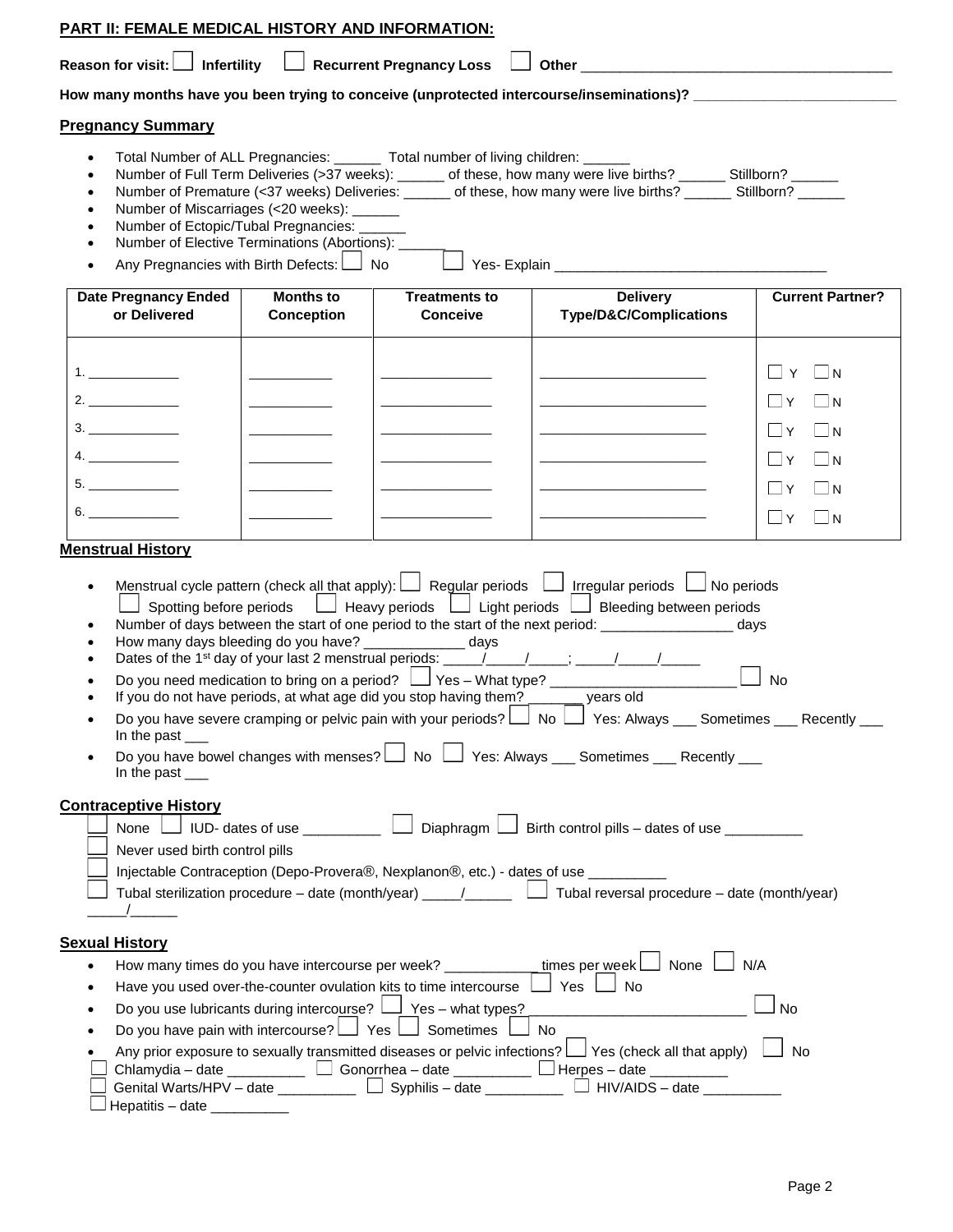|           | <b>Pap Smear History</b>                                                     |                                                                                                                                                                                                                 |
|-----------|------------------------------------------------------------------------------|-----------------------------------------------------------------------------------------------------------------------------------------------------------------------------------------------------------------|
|           |                                                                              |                                                                                                                                                                                                                 |
|           | When was your last abnormal pap smear? ________________                      | N/A                                                                                                                                                                                                             |
|           |                                                                              | Have you undergone any procedures as a result of an abnormal pap smear? $\Box$ Yes (check all that apply)<br>No<br>Colposcopy $\Box$ Cryosurgery $\Box$ Laser Treatment $\Box$ Conization $\Box$ LEEP procedure |
|           | <b>Breast Screening History</b>                                              |                                                                                                                                                                                                                 |
| $\bullet$ |                                                                              | Have you ever had a mammogram? $\Box$ No $\Box$ Yes - date ________ Result: $\Box$ Normal                                                                                                                       |
|           | Do you perform self breast exams? $\Box$ Yes $\Box$ No                       |                                                                                                                                                                                                                 |
|           | <b>Medical History</b>                                                       |                                                                                                                                                                                                                 |
|           |                                                                              | Are you allergic to any medications? $\Box$ No $\Box$ Yes (please list and describe reactions) $\Box$                                                                                                           |
|           |                                                                              |                                                                                                                                                                                                                 |
|           |                                                                              |                                                                                                                                                                                                                 |
|           |                                                                              |                                                                                                                                                                                                                 |
|           |                                                                              | Do you have any medical problem(s)? $\Box$ No $\Box$ Yes (please list type, dates and treatments)                                                                                                               |
|           |                                                                              |                                                                                                                                                                                                                 |
|           |                                                                              |                                                                                                                                                                                                                 |
|           |                                                                              |                                                                                                                                                                                                                 |
|           |                                                                              |                                                                                                                                                                                                                 |
|           |                                                                              |                                                                                                                                                                                                                 |
|           |                                                                              | List any medications you are currently taking, including over-the-counter medicines: ________________________                                                                                                   |
|           |                                                                              |                                                                                                                                                                                                                 |
|           |                                                                              |                                                                                                                                                                                                                 |
|           |                                                                              |                                                                                                                                                                                                                 |
|           |                                                                              |                                                                                                                                                                                                                 |
|           |                                                                              | Do you take any herbal medicines/vitamins or health food store supplements? $\Box$ No $\Box$ Yes (please list):                                                                                                 |
|           |                                                                              |                                                                                                                                                                                                                 |
|           |                                                                              |                                                                                                                                                                                                                 |
|           | <b>Vaccination History</b>                                                   |                                                                                                                                                                                                                 |
| $\bullet$ | Chickenpox (Varicella):                                                      | Yes<br>Unknown<br>No                                                                                                                                                                                            |
| $\bullet$ | MMR (Measles, Mumps, Rubella):                                               | No<br>Yes<br>Unknown                                                                                                                                                                                            |
|           | Tuberculosis:                                                                | No<br><b>Yes</b><br>Unknown                                                                                                                                                                                     |
|           | Hepatitis B:                                                                 | No<br>Yes<br>Unknown                                                                                                                                                                                            |
|           | Polio:                                                                       | Yes<br>Unknown<br>No                                                                                                                                                                                            |
|           | Hepatitis A:                                                                 | No<br>Unknown<br>Yes                                                                                                                                                                                            |
|           | Tetanus:                                                                     | No<br>Yes<br>Unknown                                                                                                                                                                                            |
|           | Influenza:                                                                   | No<br>Unknown<br>Yes                                                                                                                                                                                            |
|           |                                                                              |                                                                                                                                                                                                                 |
| ٠         | <b>Social History</b>                                                        | Do you smoke cigarettes? $\Box$ No $\Box$ Yes How many/day? ____ How many years? ____                                                                                                                           |
| $\bullet$ | $Quit - when?$                                                               |                                                                                                                                                                                                                 |
|           | $\perp$ Liquor - # per week _____                                            | Do you drink alcohol? $\Box$ No $\Box$ Yes $\Box$ Beer - # per week $\Box$ Wine - # per week $\Box$                                                                                                             |
| $\bullet$ |                                                                              |                                                                                                                                                                                                                 |
|           |                                                                              |                                                                                                                                                                                                                 |
|           | $\Box$ Yes If yes, how often: $\_$<br>$\Box$ No $\Box$<br>Do you exercise? L | Are you aware of any radiation exposure other than X-rays? In No Indianager Sesseribe Are Secure 2011                                                                                                           |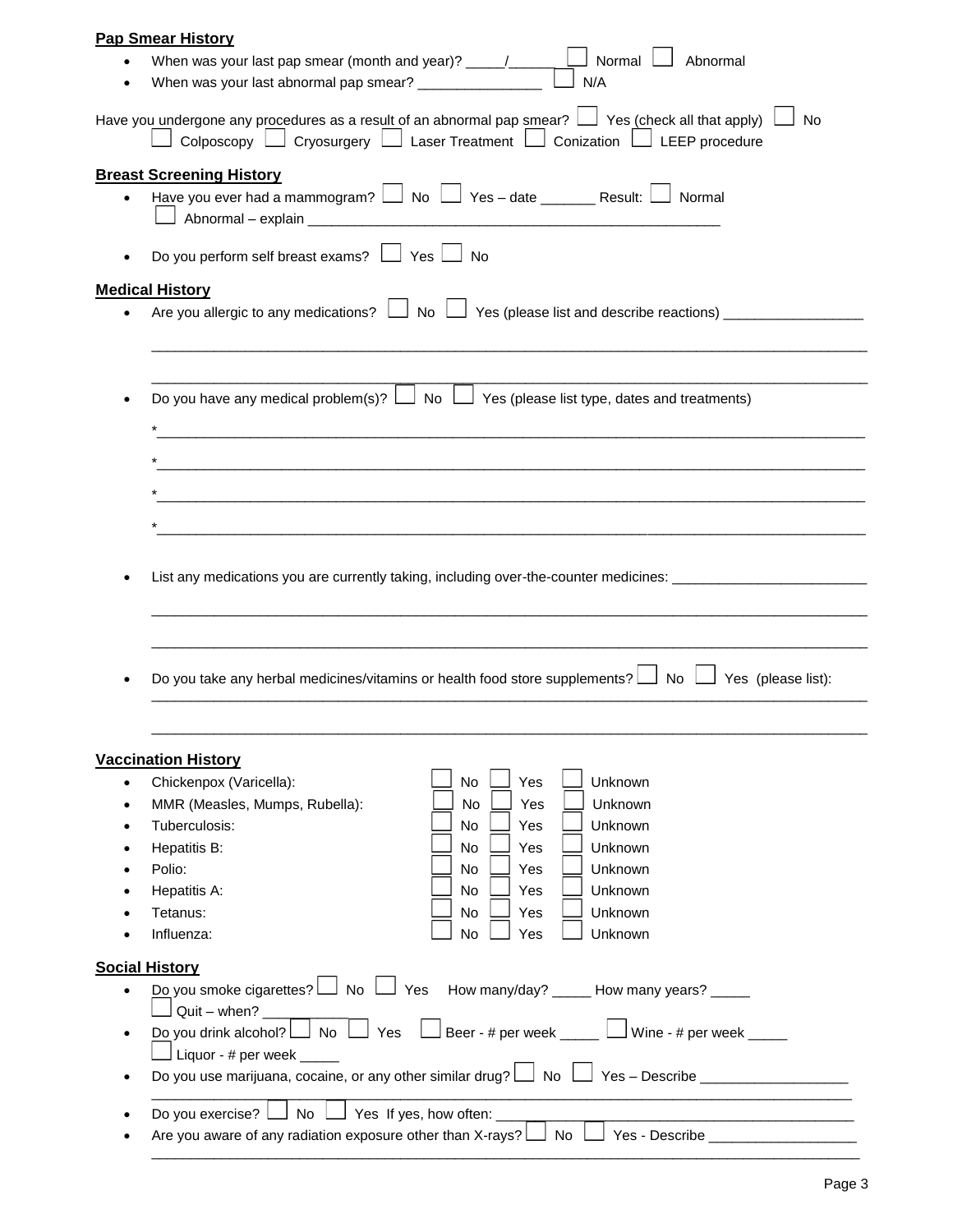# **Surgical History**

| Year | <b>Reason and Type of Surgery</b> |
|------|-----------------------------------|
|      |                                   |
|      | 2. $\overline{\phantom{a}}$       |
|      | 3.                                |
|      |                                   |
|      |                                   |
|      | $6.$ $\overline{\phantom{a}}$     |

\_\_\_\_\_\_\_\_\_\_\_\_\_\_\_\_\_\_\_\_\_\_\_\_\_\_\_\_\_\_\_\_\_\_\_\_\_\_\_\_\_\_\_\_\_\_\_\_\_\_\_\_\_\_\_\_\_\_\_\_\_\_\_\_\_\_\_\_\_\_\_\_\_\_\_\_\_\_\_\_\_\_\_\_\_\_\_\_

# **Physical Symptoms**

| General:                                                                                                                          | Endocrine/Hormonal:                                                                                                                                                                         | Breasts:                                                                                                                                                  |
|-----------------------------------------------------------------------------------------------------------------------------------|---------------------------------------------------------------------------------------------------------------------------------------------------------------------------------------------|-----------------------------------------------------------------------------------------------------------------------------------------------------------|
| Recent weight gain/loss<br>Anorexia/Bulimia<br>Lack of energy<br>None                                                             | <b>Diabetes</b><br>Hair loss<br>Thyroid gland problems<br>Rapid weight gain or loss<br>Excessive hunger/thirst<br>Temperature intolerance (hot<br>flashes or feeling cold)<br>Other<br>None | Discharge- if yes, describe<br>Pain<br>Cancer<br>J Augmentation/Breast implants – if<br>Breast Reduction - if yes, date<br><b>Other Community</b><br>None |
| Gastrointestinal:                                                                                                                 | Genito-Urinary:                                                                                                                                                                             | Hematologic:                                                                                                                                              |
| Hepatitis<br>Nausea/vomiting<br>Blood in stool<br>Diarrhea/Constipation<br>Change in Bowel Habits<br>Other ______________<br>None | <b>Bladder/Kidney infections</b><br>Vaginal infections<br>Frequent urination<br>Blood in urine<br><b>Other Community</b><br>None                                                            | Blood clotting disorder/Blood clots<br>Sickle cell Anemia<br><b>Blood transfusions</b><br>Easy bruising<br>Other<br>None                                  |
| Cardiovascular:<br>Palpitations/Skipped beats<br>High blood pressure<br>Heart murmur<br>Heart attack or Stroke<br>None            | Mental Health Problems:<br>Depression<br><b>Anxiety Disorder</b><br><b>Bipolar Disorder</b><br>Schizophrenia<br><b>Other Community</b><br>None                                              |                                                                                                                                                           |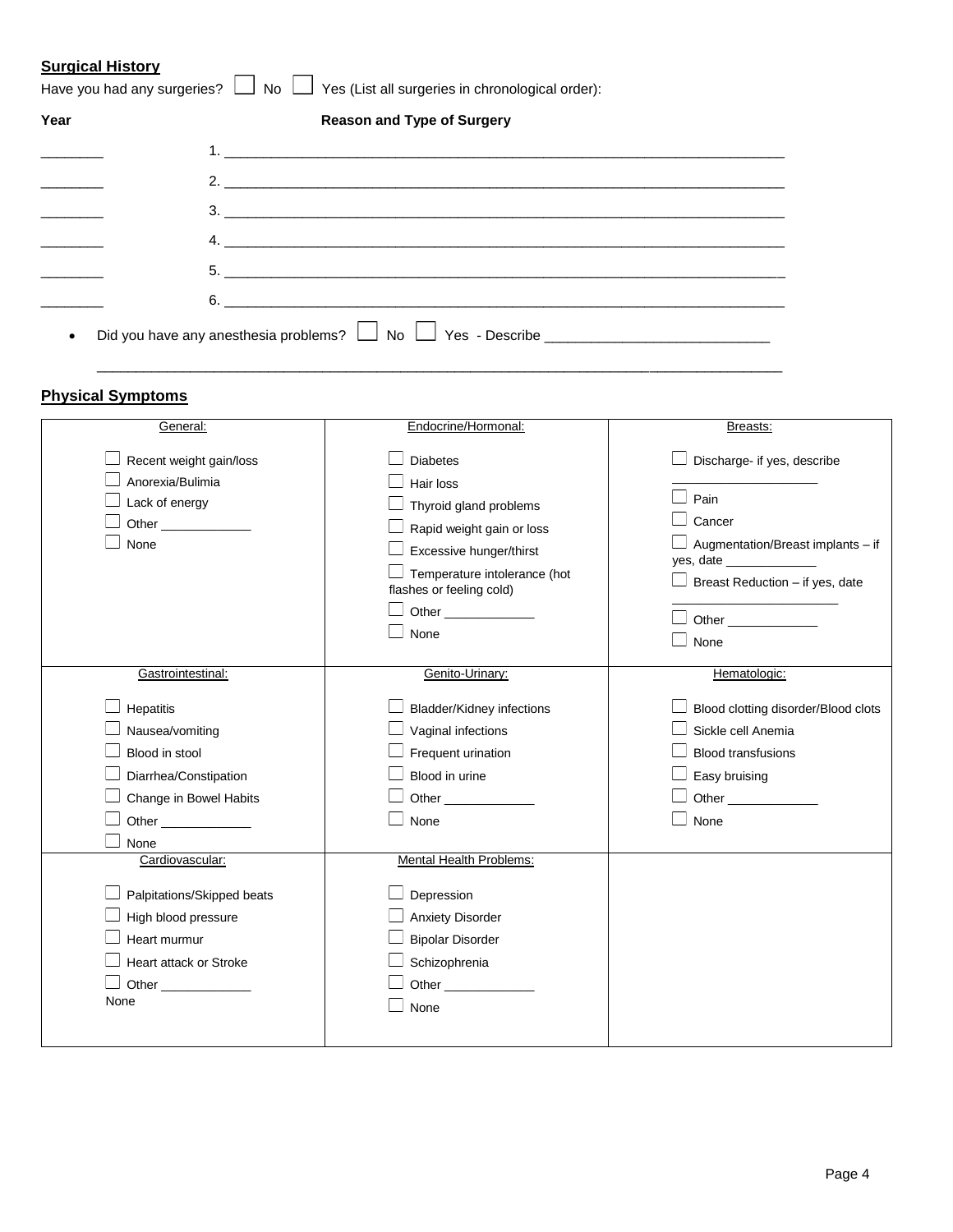| <b>What is your Ancestry?</b>   |           | <b>Family History</b>                           |                           |
|---------------------------------|-----------|-------------------------------------------------|---------------------------|
| African-American                |           | Living                                          | <b>Cause of Death/Age</b> |
| American Indian/Native American | Mother    | $\Box$ Yes- age ___ $\Box$ No _______           |                           |
| Ashkenazi Jewish                | Father    | $\Box$ Yes- age $\Box$ $\Box$ No $\Box$         |                           |
| ∟ Asian/Asian-American          |           |                                                 |                           |
| $\Box$ Cajun/French Canadian    |           | Brother(s) $\Box$ Yes- age ___ $\Box$ No ______ |                           |
| Caucasian                       |           |                                                 |                           |
| $\Box$ Eastern European         |           |                                                 |                           |
| $\Box$ Hispanic/Caribbean       | Sister(s) | $\Box$ Yes- age ___ $\Box$ No ______            |                           |
| Northern European               |           |                                                 |                           |
| $\Box$ Southern European        |           | $\Box$ Yes- age $\Box$ No $\Box$                |                           |
| Other (specify)                 |           |                                                 |                           |

#### **Disorders in your Family**

Other \_\_\_\_\_\_\_\_\_\_\_\_\_\_\_\_\_\_\_\_\_\_\_\_\_\_\_\_\_\_\_\_\_\_\_\_\_\_\_\_\_\_\_\_\_\_\_\_\_\_\_\_\_\_\_\_\_\_\_\_\_\_\_\_\_

# **Relationship to You**

| <b>Breast cancer</b>                           |                                                                                                                                                                                                                                      | $\Box$ Unknown<br><b>No</b>                    |
|------------------------------------------------|--------------------------------------------------------------------------------------------------------------------------------------------------------------------------------------------------------------------------------------|------------------------------------------------|
| Ovarian cancer                                 |                                                                                                                                                                                                                                      | Unknown<br><b>No</b>                           |
| Other cancer                                   | <b>Yes</b> and the contract of the contract of the contract of the contract of the contract of the contract of the contract of the contract of the contract of the contract of the contract of the contract of the contract of the   | <b>No</b><br>$\Box$ Unknown                    |
| <b>Diabetes</b>                                | <b>Yes Second Second Second Second Second Second Second Second Second Second Second Second Second Second Second Second Second Second Second Second Second Second Second Second Second Second Second Second Second Second Secon</b>   | <b>No</b><br>$\Box$ Unknown                    |
| <b>Thyroid Problems</b>                        |                                                                                                                                                                                                                                      | $\Box$ Unknown<br><b>No</b>                    |
| <b>Blood clots</b>                             | Yes and the contract of the contract of the contract of the contract of the contract of the contract of the contract of the contract of the contract of the contract of the contract of the contract of the contract of the co       | $\Box$ Unknown<br><b>No</b>                    |
| Psychiatric problems                           |                                                                                                                                                                                                                                      | <b>No</b><br>$\Box$ Unknown                    |
| Endometriosis                                  |                                                                                                                                                                                                                                      | $\vert \ \vert$<br>No<br>$\Box$ Unknown        |
| Infertility                                    |                                                                                                                                                                                                                                      | $\Box$ Unknown<br>$\Box$<br><b>No</b>          |
| Menopause before age 40                        |                                                                                                                                                                                                                                      | $\perp$<br><b>No</b><br>$\Box$ Unknown         |
| <b>Birth defects</b>                           | _  Yes _______________________________                                                                                                                                                                                               | <b>No</b><br>$\Box$ Unknown                    |
| <b>Cystic Fibrosis</b>                         | _l Yes _____________________________                                                                                                                                                                                                 | <b>No</b><br>$\Box$ Unknown                    |
| Tay-Sachs disease                              | <b>Yes Second Second Second Second Second Second Second Second Second Second Second Second Second Second Second Second Second Second Second Second Second Second Second Second Second Second Second Second Second Second Secon</b>   | <b>No</b><br>$\Box$ Unknown                    |
| Muscular Dystrophy                             |                                                                                                                                                                                                                                      | $\Box$ Unknown<br>$\mathbf{I}$<br><b>No</b>    |
| <b>Neural Tube Defects</b>                     |                                                                                                                                                                                                                                      | $\mathbf{L}$<br><b>No</b><br>$\Box$ Unknown    |
| Dwarfism                                       |                                                                                                                                                                                                                                      | No<br>$\Box$ Unknown                           |
| <b>Bone/Skeletal Defects</b>                   |                                                                                                                                                                                                                                      | $\vert \ \vert$<br><b>No</b><br>$\Box$ Unknown |
| Polycystic kidney disease                      |                                                                                                                                                                                                                                      | $\vert \ \vert$<br>$\Box$ Unknown<br><b>No</b> |
| Heart defect from birth                        |                                                                                                                                                                                                                                      | <b>No</b><br>$\Box$ Unknown                    |
| Down syndrome                                  |                                                                                                                                                                                                                                      | $\Box$ Unknown<br><b>No</b>                    |
| Hemophilia                                     |                                                                                                                                                                                                                                      | $\Box$ Unknown<br><b>No</b>                    |
| Sickle Cell Anemia                             | <b>The Second Second Second Second Second Second Second Second Second Second Second Second Second Second Second Second Second Second Second Second Second Second Second Second Second Second Second Second Second Second Second </b> | $\Box$ Unknown<br><b>No</b>                    |
| Other chromosome defects                       |                                                                                                                                                                                                                                      | $\Box$ Unknown<br><b>No</b>                    |
| If yes, explain _____________                  |                                                                                                                                                                                                                                      |                                                |
| None of the Above                              |                                                                                                                                                                                                                                      |                                                |
| <b>Prior Infertility Testing and Treatment</b> |                                                                                                                                                                                                                                      |                                                |
|                                                | Have you had prior infertility testing or treatment elsewhere? $\Box$ No $\Box$ Yes-Where?                                                                                                                                           |                                                |
| Prior Tests (check all that apply):            |                                                                                                                                                                                                                                      |                                                |
|                                                |                                                                                                                                                                                                                                      |                                                |
|                                                |                                                                                                                                                                                                                                      |                                                |
|                                                | Progesterone level to confirm ovulation (date/results) _________________________                                                                                                                                                     |                                                |
|                                                |                                                                                                                                                                                                                                      |                                                |
|                                                |                                                                                                                                                                                                                                      |                                                |
|                                                | Saline Infusion Sonogram (SIS) (date/results) __________________________________                                                                                                                                                     |                                                |
|                                                |                                                                                                                                                                                                                                      |                                                |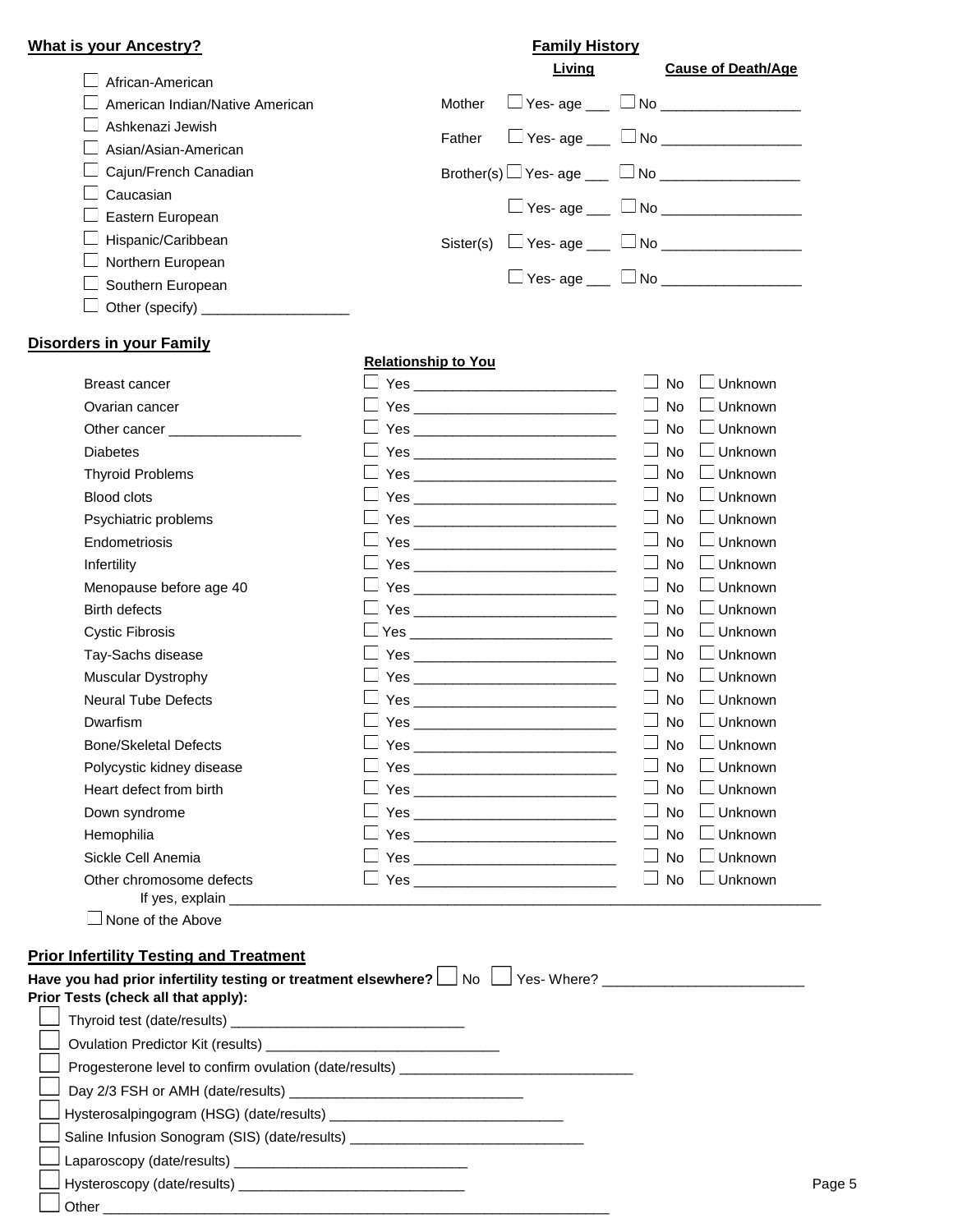# **Prior Treatment (check all that apply):**

| $\Box$ Clomid/Femara with timed intercourse                                                                                                                                                                                                                                                               | # of cycles | Dates (Mo./Yr.) (Mo./Yr.)<br>From $\frac{\ }{\ }$ $\frac{\ }{\ }$ to | Pregnant<br>$\Box$ Yes $\Box$ No                                                       |
|-----------------------------------------------------------------------------------------------------------------------------------------------------------------------------------------------------------------------------------------------------------------------------------------------------------|-------------|----------------------------------------------------------------------|----------------------------------------------------------------------------------------|
| Clomid/Femara with IUI                                                                                                                                                                                                                                                                                    |             | From $\frac{\ }{\ }$ $\frac{\ }{\ }$ to                              | $\Box$ Yes $\Box$ No                                                                   |
| IUI without fertility drugs                                                                                                                                                                                                                                                                               |             | From $\frac{\ }{\ }$ $\frac{\ }{\ }$ to                              | $\Box$ Yes $\Box$ No                                                                   |
| $\Box$ Daily fertility drug injections with IUI                                                                                                                                                                                                                                                           |             | From $\frac{\ }{\ }$ to                                              | $\Box$ Yes $\Box$ No                                                                   |
| $\Box$ Completed IVF cycle(s)<br>Where? $\frac{1}{1}$ # eggs $\frac{1}{1}$ # embryos transferred $\frac{1}{1}$ # frozen $\frac{1}{1}$<br>2. # eggs ___ # embryos transferred ___ # frozen ___<br>3. # eggs ___ # embryos transferred ___ # frozen ___<br>4. # eggs ___ # embryos transferred __# frozen _ |             |                                                                      | ⊿ Yes ∠ No<br>$\sqcup$ Yes $\sqcup$ No<br>$\Box$ Yes $\Box$ No<br>$\Box$ Yes $\Box$ No |
| $\square$ Frozen embryo transfer(s):<br>2. # embryos transferred _____<br>3. # embryos transferred _____<br>4. # embryos transferred _____                                                                                                                                                                |             |                                                                      | $\Box$ Yes $\Box$ No<br>$\Box$ Yes $\Box$ No<br>□ Yes □ No<br>$\Box$ Yes $\Box$ No     |
| Cancelled IVF attempt(s)                                                                                                                                                                                                                                                                                  |             |                                                                      |                                                                                        |

Additional information/complications: \_

## **PART III: MALE PARTNER MEDICAL HISTORY AND INFORMATION (IF APPLICABLE)**

| Have you been evaluated by a urologist? $\Box$ Yes $\Box$<br>」No                                                           |
|----------------------------------------------------------------------------------------------------------------------------|
| Have you previously conceived with another woman? $\Box$ Yes - How many times? $\Box$<br>No.                               |
| Have you had a semen analysis? $\Box$ Yes $\Box$<br>No                                                                     |
| Do you have difficulty with erections? $\Box$ Yes<br>No                                                                    |
| Do you have retrograde ejaculation of sperm into the bladder? $\Box$ Yes I<br>No                                           |
| Any prior exposure to sexually transmitted diseases or infections? □ Yes (check all that apply)<br>$\Box$ No               |
|                                                                                                                            |
| Genital Warts/HPV – date $\Box$ Syphilis – date $\Box$ HIV/AIDS – date                                                     |
| Hepatitis – date $\frac{1}{2}$                                                                                             |
| Have you had a history of undescended testicles? $\bigsqcup$ Yes - One side ___ Both __ $\bigsqcup$<br>l No                |
| Do you have scrotal or testicular pain? $\Box$ Yes<br>No.                                                                  |
| Did you have the mumps after puberty? $\Box$ Yes<br>No                                                                     |
| Have you been diagnosed with any of the following disease?                                                                 |
|                                                                                                                            |
| $\Box$ Yes $\Box$<br>Multiple Sclerosis □ Yes □ No<br>Cancer $\Box$ Yes $\Box$ No<br>$\Box$ No<br><b>Diabetes</b>          |
| High Blood Pressure $\Box$ Yes $\Box$ No $\Box$ Urinary Infection $\Box$ Yes $\Box$ No<br>Prostatic Infection □ Yes<br>No. |
| Other Neurologic problems $\Box$ Yes $\Box$ No                                                                             |
| Have you had prior injury to your testicles requiring hospitalization?<br>Yes                                              |
|                                                                                                                            |

\_\_\_\_\_\_\_\_\_\_\_\_\_\_\_\_\_\_\_\_\_\_\_\_\_\_\_\_\_\_\_\_\_\_\_\_\_\_\_\_\_\_\_\_\_\_\_\_\_\_\_\_\_\_\_\_\_\_\_\_\_\_\_\_\_\_\_\_\_\_\_\_\_\_\_\_\_\_\_\_\_\_\_\_\_\_\_\_\_\_\_\_\_\_\_\_\_\_\_\_\_\_\_\_\_\_\_\_\_\_ \_\_\_\_\_\_\_\_\_\_\_\_\_\_\_\_\_\_\_\_\_\_\_\_\_\_\_\_\_\_\_\_\_\_\_\_\_\_\_\_\_\_\_\_\_\_\_\_\_\_\_\_\_\_\_\_\_\_\_\_\_\_\_\_\_\_\_\_\_\_\_\_\_\_\_\_\_\_\_\_\_\_\_\_\_\_\_\_\_\_\_\_\_\_\_\_\_\_\_\_\_\_\_\_\_\_\_\_\_\_